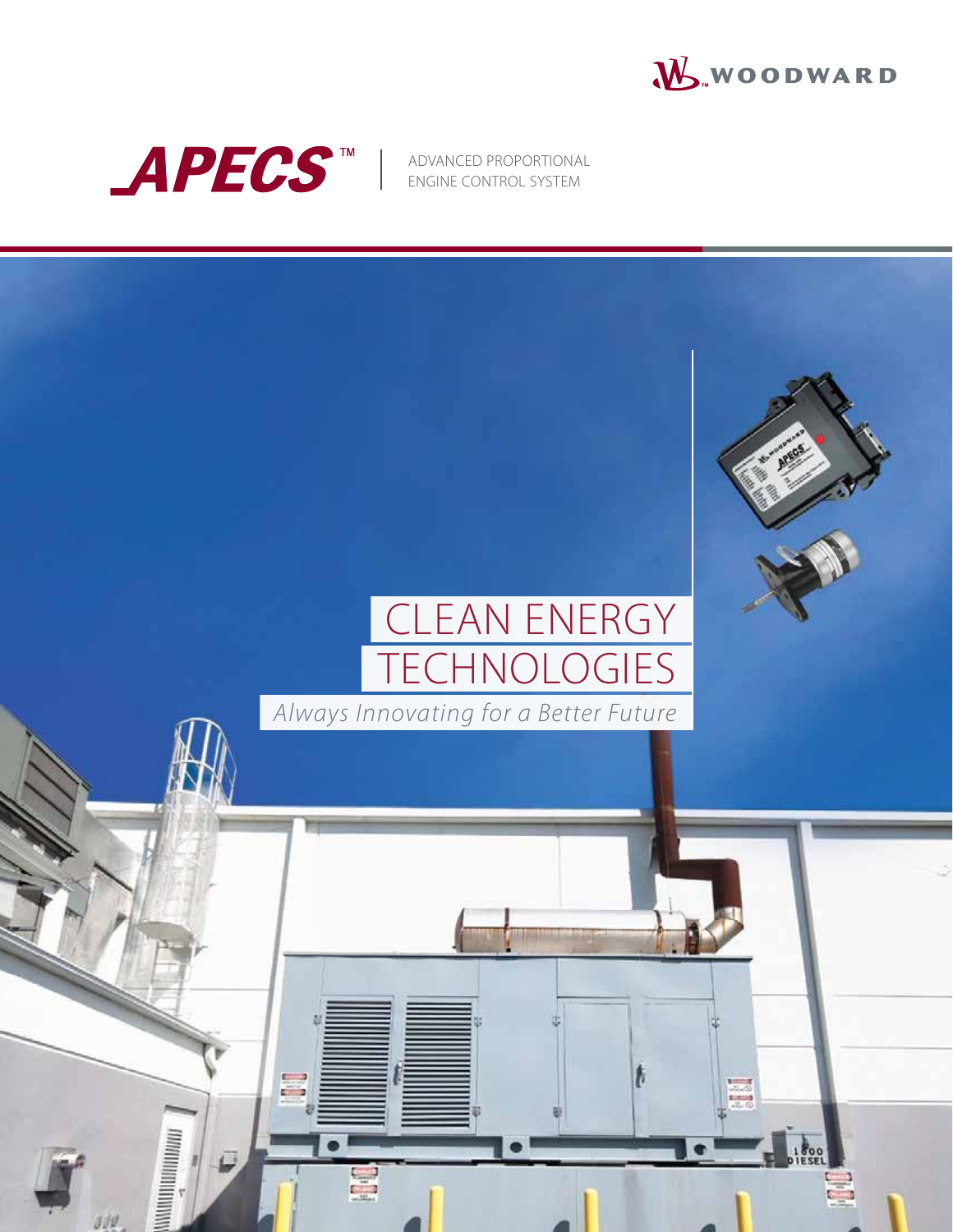

ADVANCED PROPORTIONAL ENGINE CONTROL SYSTEM

## **CONTROL SOLUTIONS FOR ANY ENGINE APPLICATION**

Woodward's worldwide reputation as a leading manufacturer of governor systems is enhanced by a full line of controllers and actuators for small industrial engines. These APECS (Advanced Proportional Engine Controls System) products provide isochronous or multispeed engine governing through a wide speed range. The complete APECS system consists of a powerful microprocessor-based controller driving a precision proportional actuator, which is connected to the engine's throttle or fuel pump speed lever to precisely control engine speed.

## **ACTUATOR OVERVIEW**

The APECS line of actuators provides proportional fuel control for construction, industrial, and agricultural equipment, forming the foundation of full electronic governing systems. These actuators are suitable for speed governing on generator sets, forklifts, pump sets, wood chippers, pleasure boats, and many types of off-road vehicles.

- $\rightarrow$  Designed to minimize heat buildup, resulting in consistent force and improved position repeatability
- Works with the APECS 500, 4500, and 4800 controllers  $\rightarrow$
- $\rightarrow$ Push or pull actuation
- $\rightarrow$ Spring return to minimum fuel
- Can be mounted in any position  $\rightarrow$
- $\rightarrow$ Fully customizable for any application



#### **APECS GBA** Rotary Actuator

The APECS GBA (Golf Ball Actuator) is a laminated, electric actuator that accurately controls fuel flow. Roughly the diameter of a golf ball, it is suitable for power generation (stationary and mobile gensets) and industrial equipment applications.

*- Reference product specification 36510*



#### **APECS 0175** Linear Actuator

APECS 0175 Series Actuators provide proportional fuel control for construction, industrial, and agricultural equipment. 1.75" (44.4 mm) diameter spring-return actuator, pull or push application, with three spring types available.

*- Reference product specification 03399*



#### **APECS 0154** Linear Actuator

APECS 0154 Actuators are purpose built to be an integral part of PF fuel pumps. The APECS 0154 has a retracting force of .6 lb (2.7 N), working in conjunction with a fuel pump action force. The actuator is also available with position sensing feedback for the control.

*- Contact Woodward for specific application info.*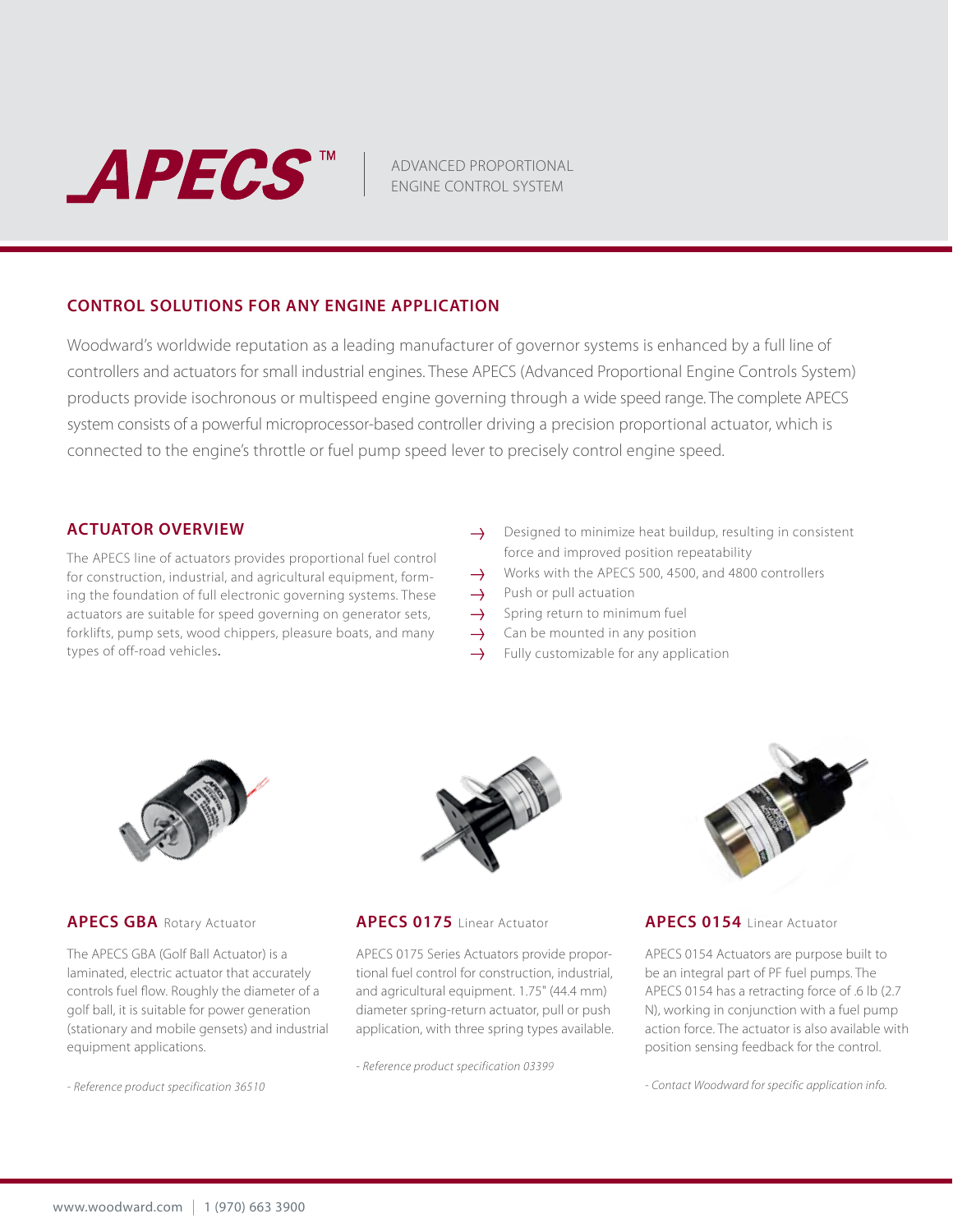

# **CONTROLLER OVERVIEW**

APECS controllers manage engine speed by adjusting the fuel control lever with an actuator. The core of the system is a powerful microprocessor-based controller that processes the signal received from a speed sensor and compares it to the desired speed setting. These controllers are well-suited for generator sets, compressors/ pumps, utility vehicles, and construction equipment.

- $\rightarrow$  Can be used for diesel, gasoline, propane, and CNG
- $\rightarrow$  Compatible with Woodward APECS GBA, 0175, and 0154 actuators
- $\rightarrow$  APECS 4500 and 4800 provide engine protection by monitoring engine coolant and oil pressure
- $\rightarrow$  Compatible with magnetic pickup, coil ignition, magneto ignition, and Hall-effect sensors
- CAN /J1939 bus interface



## **APECS 500** Speed Control

The APECS 500 controller provides basic speed control and combines the convenience of manual adjustments with the flexibility of a computer-based calibration tool. Electrical connections consist of six wires to battery, actuator and magnetic pickup. For most applications, the APECS 500 can be connected and adjusted with simple hand tools. This single speed controller is designed to meet the needs of the small gen-set market where simplicity, ease of operation, and low cost are key features.



**APECS 4500** Controller

Advanced electronics in the APECS 4500 provide maximum control and optimal engine performance. Adaptive features include autocrank, droop governing, glow plug control, and analog input (remote speed pot). CAN / J1939 bus interface allows communication and diagnostics among engine components. The APECS 4500 controller is integrated into commercial and construction vehicles, and industrial engine systems and compressors by original equipment manufacturers.

**APECS 4800** Controller

The APECS 4800 48-pin digital controller provides isochronous speed control, actuator position control, torque limiting, droop, glow plug control, CAN /J1939 based communications, and additional engine management and protection functions to optimize engine operating efficiency. The 4800 provides NOx control through EGR and particulate control with smoke limiting technology using actuator position feedback control. Torque limiting protects the engine from over loading.

*- Reference product specification 36710*

*- Reference product specification 51439*